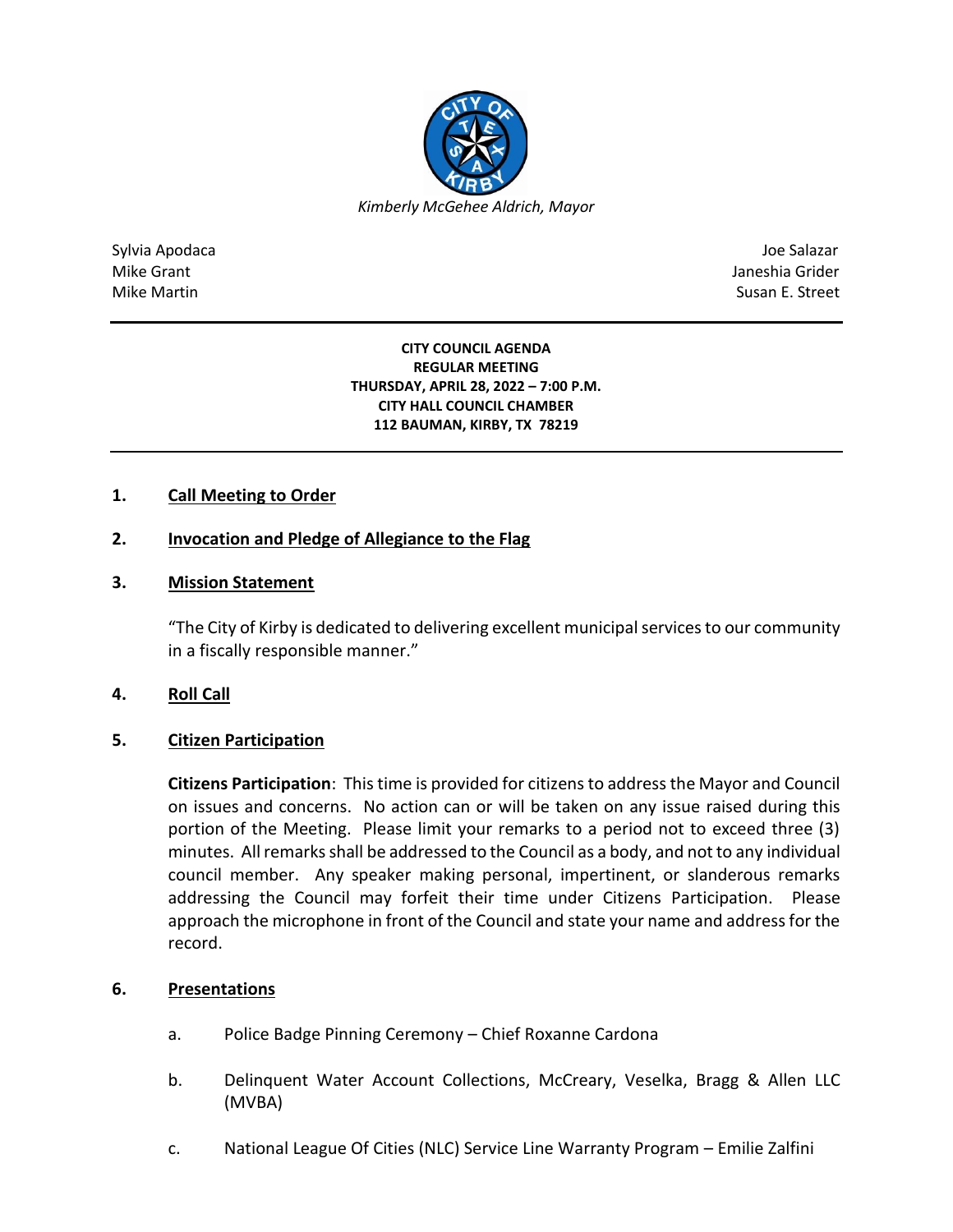# **7. Consideration Of And Action On Minutes**

a. Regular Minutes – April 14, 2022

### **8. Workshop**

a. Discussion And Direction On Fiscal Year 2022-2023 Budget

### **9. General Discussion And Possible Action**

- a. Discussion And Possible Action On Ordinance No. O-2022-911 An Ordinance Repealing Sections 30.01 – 30.10 Of The Code Of Ordinances Of The City Of Kirby Relating To The City Council And Its Rules Of Procedure And Rules For Citizen Participation At Meetings And Adopting New Sections 30.01 – 30.10 Of The Code Of Ordinances Of The City Of Kirby Relating To The Rules Of Procedure For The City Council And Rules For Citizen Participation At City Council Meetings And Establishing An Effective Date. This Is The Second Reading.
- b. Discussion And Possible Action On Engineering Services Proposal From Bain Medina Bain For Alan Shepard Drive Sewer Reconstruction
- c. Discussion And Possible Action On Appointment Of A Member To The Economic Development Committee
- d. Update And Discussion On Section 2.16 Of The City Of Kirby Charter
- e. Discussion And Possible Action On Publishing City Council, Board, Commission And Committee Meeting Agendas in English and Spanish
- f. Update, Discussion And Possible Action On Cost Comparison Of Annual Bulk/Brush Curbside Pick Up And Spring Drop Off
- g. Discussion And Possible Action On 2022 Pool Season
- h. Council Liaisons
	- 1. Animal Advisory Committee Mayor Pro-Tem Grant
	- 2. Beautification And Recycle Committee Council Member Grider
	- 3. Building And Standards Commission Council Member Martin
	- 4. Crime Control And Prevention District Council Member Salazar
	- 5. Economic Development Committee Council Member Apodaca
	- 6. Planning And Zoning Commission Mayor Aldrich
	- 7. Senior Center Corporation Board Council Member Street

### **10. City Manager Announcements**

a. Announcements On City Events And Items Of Community Interest.